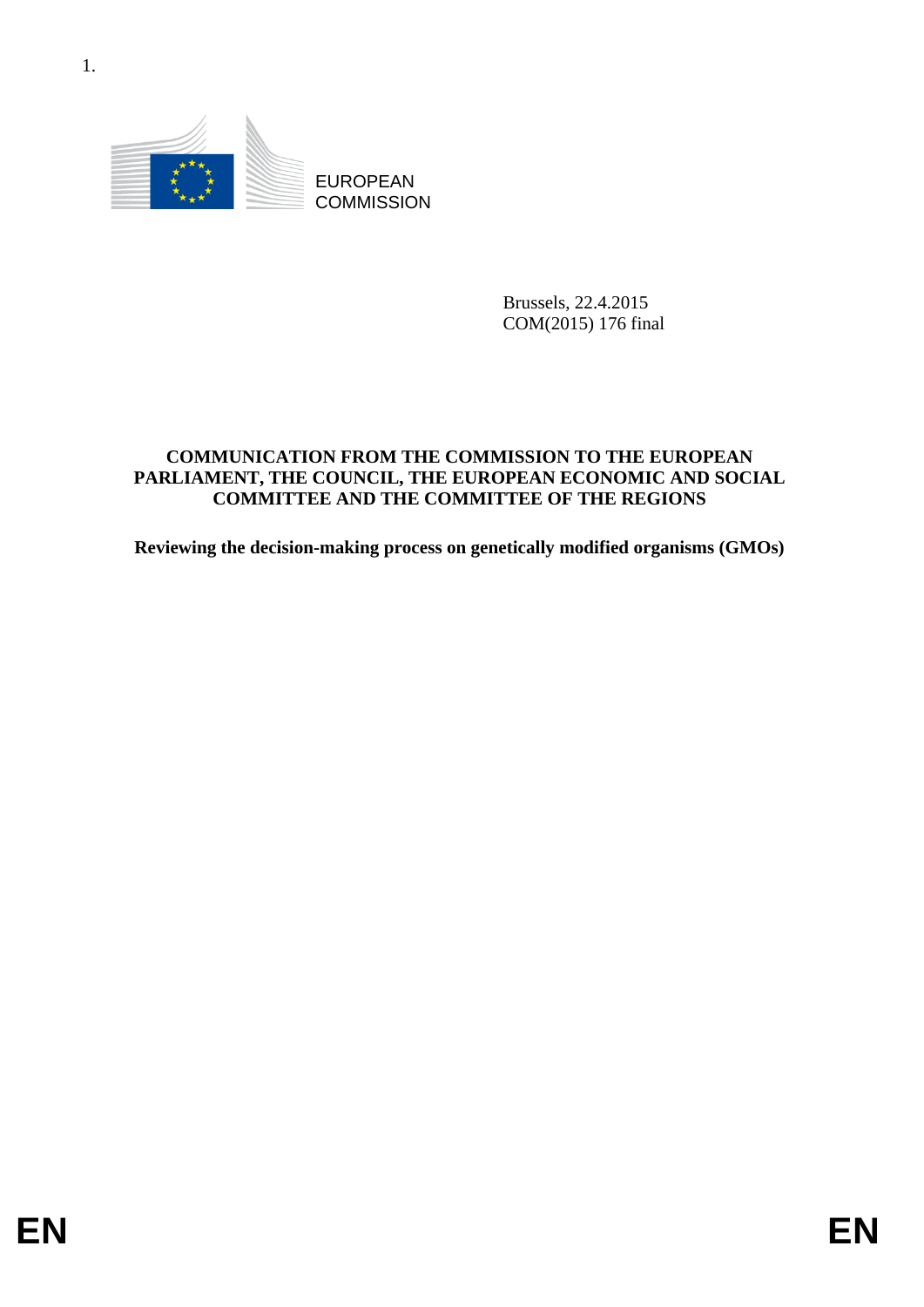# **1. INTRODUCTION**

The European Commission was appointed on the basis of the set of Political Guidelines it presented to the European Parliament. In these Guidelines, the Commission made a commitment to review the current legislation on the authorisation of genetically modified organisms (GMOs).

This Communication reports on the results of the Commission's review of the decisionmaking process for authorising GMOs and sets out the rationale that has led to the legislative proposal adopted by the Commission $<sup>1</sup>$ .</sup>

The decision-making process in the field of GMOs is governed by both a specific legal framework and common institutional rules. This Communication summarises the context of such decisions, discusses the way the authorisation process has worked in practice, and describes changes introduced recently.

It explains the conclusion reached by the Commission and the considerations taken into account in drawing this conclusion: the exceptional circumstances specific to GMOs which underlie the commitment in the Political Guidelines, in particular the democratic and legal issues.

# **2. THE DECISION-MAKING PROCESS IN THE FIELD OF GMOs**

# **2.1.The legal framework**

The European Union has a comprehensive legal framework in place for the authorisation, traceability and labelling of GMOs.

Regulation (EC) No  $1829/2003$  on genetically modified food and feed<sup>2</sup> ("the 2003 Regulation") covers food, food ingredients, and feed containing, consisting of or produced from GMOs. It also covers GMOs for other uses such as cultivation, if they are to be used as source material for the production of food and feed. All above, as covered by the 2003 Regulation, are hereafter referred to as "GM food and feed".

The other piece of legislation in this area is Directive 2001/18/EC on the deliberate release into the environment of genetically modified organisms<sup>3</sup> ("the 2001 Directive"). This covers GMOs for uses other than food and feed (notably for cultivation).

Both legislative acts set out authorisation procedures the aim of which is to ensure that the placing on the market of the products concerned will not pose a risk to human or animal health or to the environment. In view of this, a scientific risk assessment is at the centre of the procedure: every authorisation for placing a product on the market must be duly justified, and the main ground on which such a justification can rely is scientific

 $\frac{1}{1}$ Proposal for a Regulation of the European Parliament and of the Council amending Regulation (EC) No 1829/2003 as regards the possibility for the Member States to restrict or prohibit the use of genetically modified food and feed on their territory (COM 2015/177).

<sup>&</sup>lt;sup>2</sup> Regulation (EC) No 1829/2003 of the European Parliament and of the Council of 22 September 2003 on genetically modified food and feed (OJ L 268, 18.10.2003, p. 1).

<sup>&</sup>lt;sup>3</sup> Directive 2001/18/EC of the European Parliament and of the Council of 12 March 2001 on the deliberate release into the environment of genetically modified organisms and repealing Council Directive 90/220/EEC (OJ L 106, 17.4.2001, p. 1).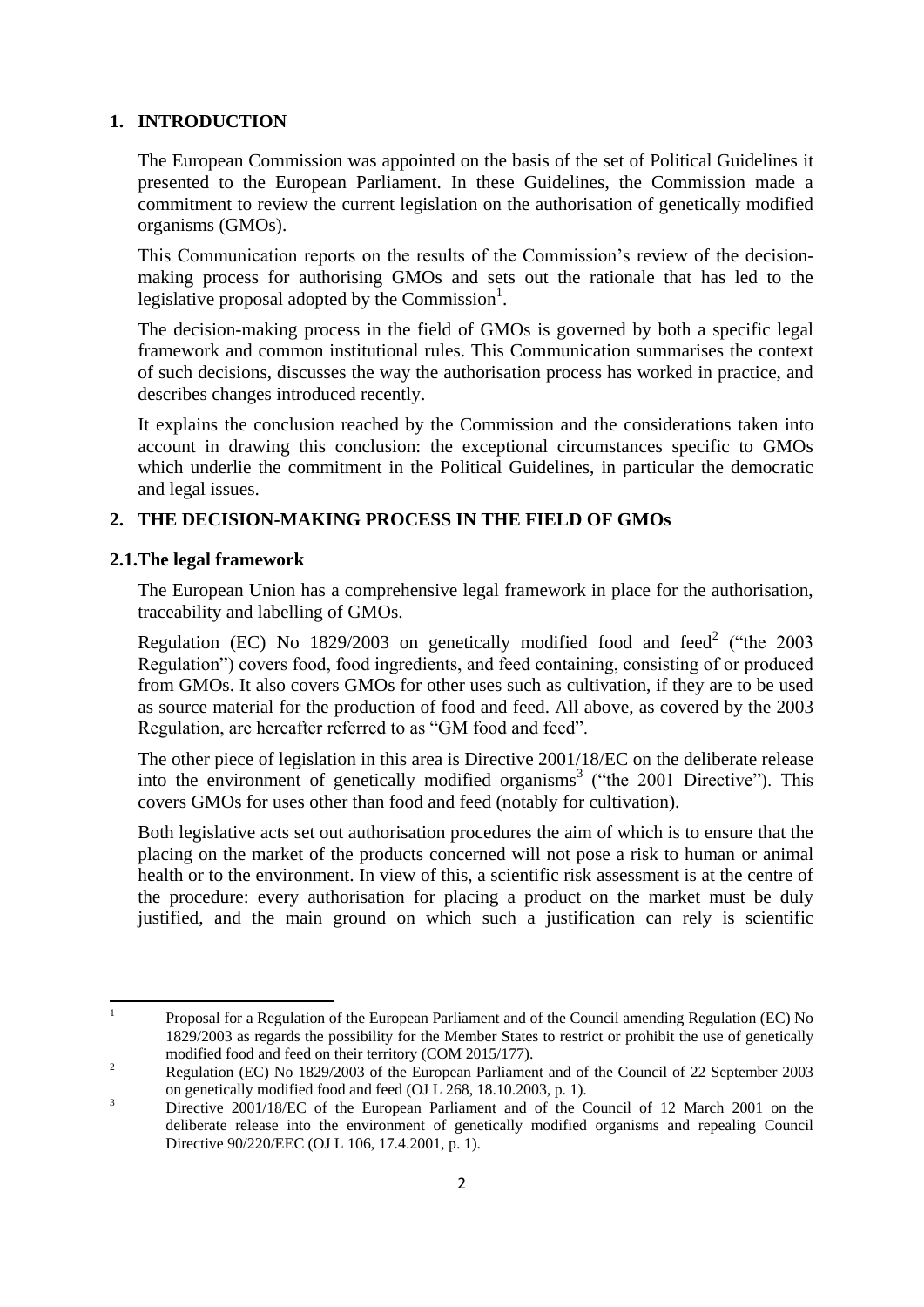assessment<sup>4</sup>. The legislation gives responsibility for scientific risk assessments to the European Food Safety Authority (EFSA), in cooperation with the Member States' scientific bodies.

From a legal point of view, decisions to authorise GMOs take the form of implementing acts adopted by the Commission<sup>5</sup>. Whilst the Commission therefore plays a decisive role in the authorisation process, Member States are also very much involved.

### *Member States' involvement at the authorisation stage*

Member States are involved at two stages: they vote on draft decisions tabled by the Commission in the Standing Committee, and, if no decision can be reached at that level, they then vote in the Appeal Committee.<sup>6</sup> As in all other committees set up under EU legislation, Member States vote in these committees under the rule of the qualified majority, as defined in the Treaty<sup>7</sup>.

Where there is no qualified majority in favour of or against the draft decision in the Appeal Committee, the result is "no opinion".

# *Final adoption by the Commission*

The rules governing this procedure (Regulation (EU) No  $182/2011<sup>8</sup>$ ) provide that where "no opinion" is issued by the Appeal Committee, "*the Commission may adopt the draft implementing act<sup>9</sup>*. This wording implies that the Commission can exercise a certain amount of discretion<sup>10</sup>. In the case of decisions relating to GMOs, however, the  $2003$ Regulation and the 2001 Directive significantly reduce its margin for manoeuvre. The system of prior authorisation, interpreted in the light of Article 41 of the Charter of Fundamental Rights and the case-law of the Court of Justice<sup>11</sup>, requires the Commission to adopt a decision (authorising or prohibiting placing the product on the EU market)

 $\overline{4}$ <sup>4</sup> Articles 7 and 19 of Regulation (EC) No 1829/2003 provide that the Commission may, take into account "*other legitimate factors relevant to the matter into consideration*", in addition to the opinion issued by EFSA.

<sup>5</sup> In accordance with the examination procedure set out in Regulation (EU) No 182/2011.

<sup>&</sup>lt;sup>6</sup> Where the Standing Committee issues a negative opinion (a qualified majority against) or "no opinion", the Commission may decide to refer the matter to the Appeal Committee.

<sup>&</sup>lt;sup>7</sup> Article 16(4) and (5) of the Treaty on European Union. As of 1 November 2014, a qualified majority is defined as votes representing at least 55% of the 28 Member States, and at least 65% of the EU population.

<sup>&</sup>lt;sup>8</sup> Regulation (EU) No 182/2011 of the European Parliament and of the Council of 16 February 2011 laying down the rules and general principles concerning mechanisms for control by Member States of the Commission's exercise of implementing powers (OJ L 55, 28.2.2011, p.13).

<sup>&</sup>lt;sup>9</sup> Article 6(3) of Regulation (EU) No  $182/2011$ .

<sup>10</sup> This differs from the previous procedure set out in Council Decision 1999/468/EC. Under that procedure, the Commission had no margin of manoeuvre in case where the Council was unable to issue an opinion in favour or against the proposed measures. Where the Council issued a "no opinion" (or where the Council did not arrive to any opinion within three months), the Commission was obliged to adopt the proposal submitted to the Council.

<sup>&</sup>lt;sup>11</sup> See in particular CJEU, C-390/99, Canal Satélite Digital SL, according to which prior authorisation procedures, such as the system of authorisation for GMOs and GM food and feed, prevent a product from being placed on the market without authorisation and are therefore compatible with the Treaty on the Functioning of the European Union (TFEU) only to the extent that: 1) they are justified by legitimate reasons (e.g. assessment of the potential effects on health and the environment), and 2) they are not, with respect to their duration, the amount of costs to which they give rise, or any ambiguity as to the conditions to be fulfilled, such as to deter the operators concerned from pursuing their business plans.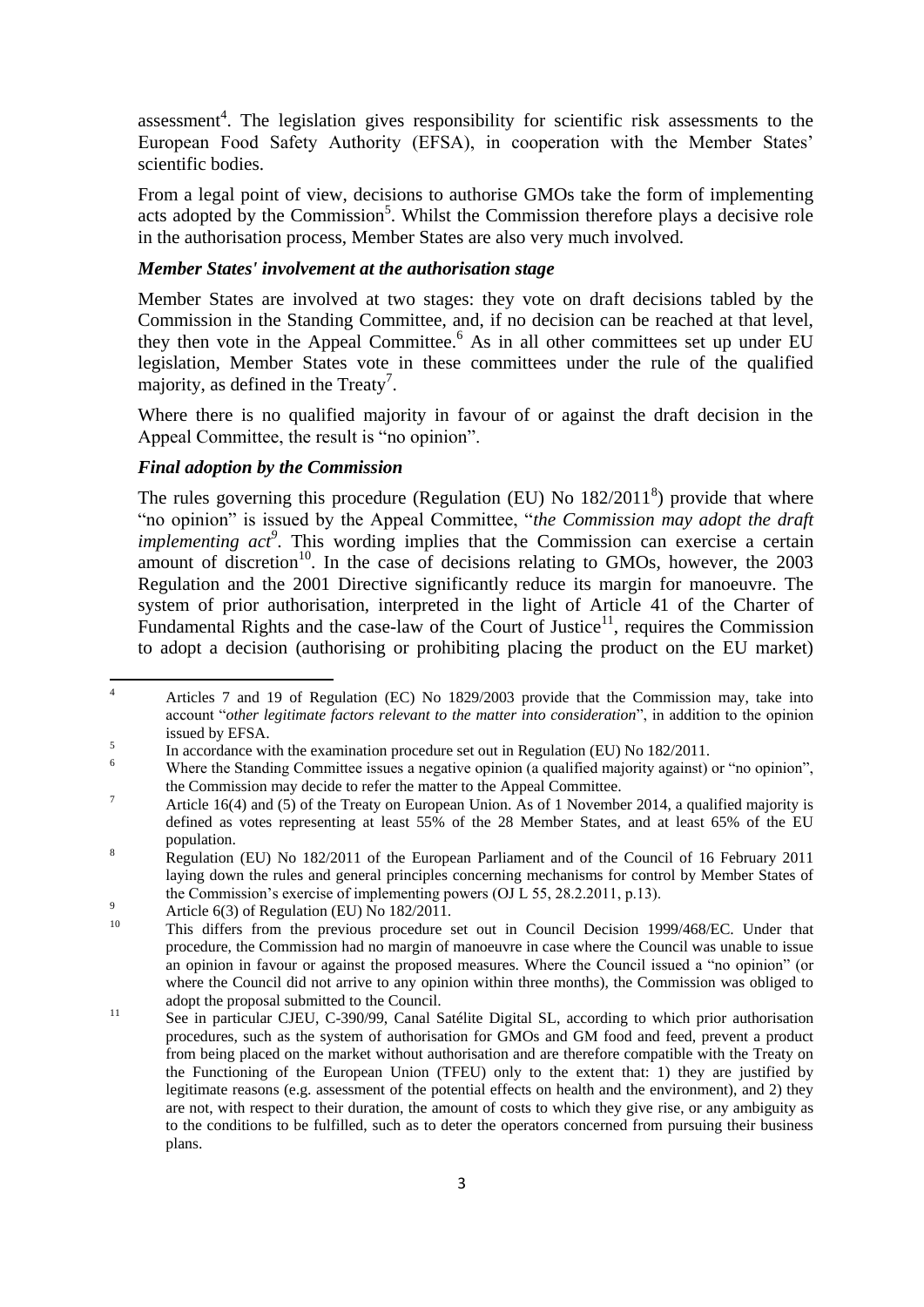within a reasonable period of time. This means that where the legislation prohibits the placing of a product (in this case, a GMO) on the market unless it is authorised, it is not possible for the authorising body (in this case, the Commission) to simply abstain for an unlimited period of time from taking any decision (be it authorising or prohibiting the product) assuming that a valid request for authorisation had been submitted. Where a vote results in "no opinion", the Commission cannot therefore simply abstain from taking a decision.

# *Possible emergency measures at EU or Member State level*

The 2003 Regulation contains provisions allowing the Commission or Member States to adopt emergency measures to prevent the placing on the market or use of an authorised GMO. Recourse can only be made to such measures if there is scientific evidence demonstrating that the product is likely to pose a serious risk to health or to the environment.

### **2.2.The reality of decision-making for the authorisation of GMOs**

Since the entry into force of Regulation (EC) 1829/2003, Member States have never obtained a qualified majority in favour of or against a draft Commission decision authorising GMOs, whether for cultivation or for GM food and feed<sup>12</sup>. The result has always been "no opinion". This has consistently been the case at all stages of the procedure (both in the Standing Committee and in the Appeal Committee, under the current rules, and in the Council in the past) (see Tables 1 to 3 and Graph 1 of the Annex).

### *GMOs for cultivation*

The cultivation of GMOs in the EU is limited. Since 1990, only three GMOs have been authorised for cultivation, and only one product (MON810 maize) is currently authorised. It is cultivated in five Member States and the areas on which it is grown represent only 1.5% of the total area of land devoted to maize production in the  $EU^{13}$ .

The low number of authorisations for cultivation granted to date, as well as the safeguard clauses adopted by a number of Member States to prevent the use of GMOs authorised by EU legislation<sup>14</sup>, both illustrate the position of many Member States on this issue. The resistance to GMOs in cultivation has increased in recent years, with many Member States opposing the authorisation of maize 1507 in the Council in February 2014<sup>15</sup> (see Table 1 of the Annex).

 $12$ <sup>12</sup> Only two GMOs are authorised in the Union for uses other than cultivation and food and feed. They are types of carnation flowers authorised for placing on the market for ornamental use. The voting pattern on such GMOs is similar to that seen for food and feed authorisations. The result of the votes was always "no opinion", with more Member States voting in favour than against. Voting patterns appears to be consistent, irrespective of whether the GMO is authorised for cultivation, food and feed or for other purposes.

<sup>&</sup>lt;sup>13</sup> 148 660 ha in 2013, primarily in Spain (136 962 ha), with smaller areas in Portugal, the Czech Republic, Romania and Slovakia.

<sup>&</sup>lt;sup>14</sup> Nine Member States have introduced safeguard clauses preventing the placing on the market and use on their territory of the only GMO currently authorised for cultivation in the EU.

<sup>&</sup>lt;sup>15</sup> When the Standing Committee was asked to vote on an authorisation for MON810 maize in 1998, there was a qualified majority in favour (and the Council was therefore not required to vote): 10 Member States in favour, 1 Member State against, 4 Member States abstained. When the decision on the Amflora potato was submitted to the Council vote in 2007, there was no opinion: 10 Member States in favour, 11 against and 6 abstained. When 1507 maize and Bt 11 maize were submitted to the vote of the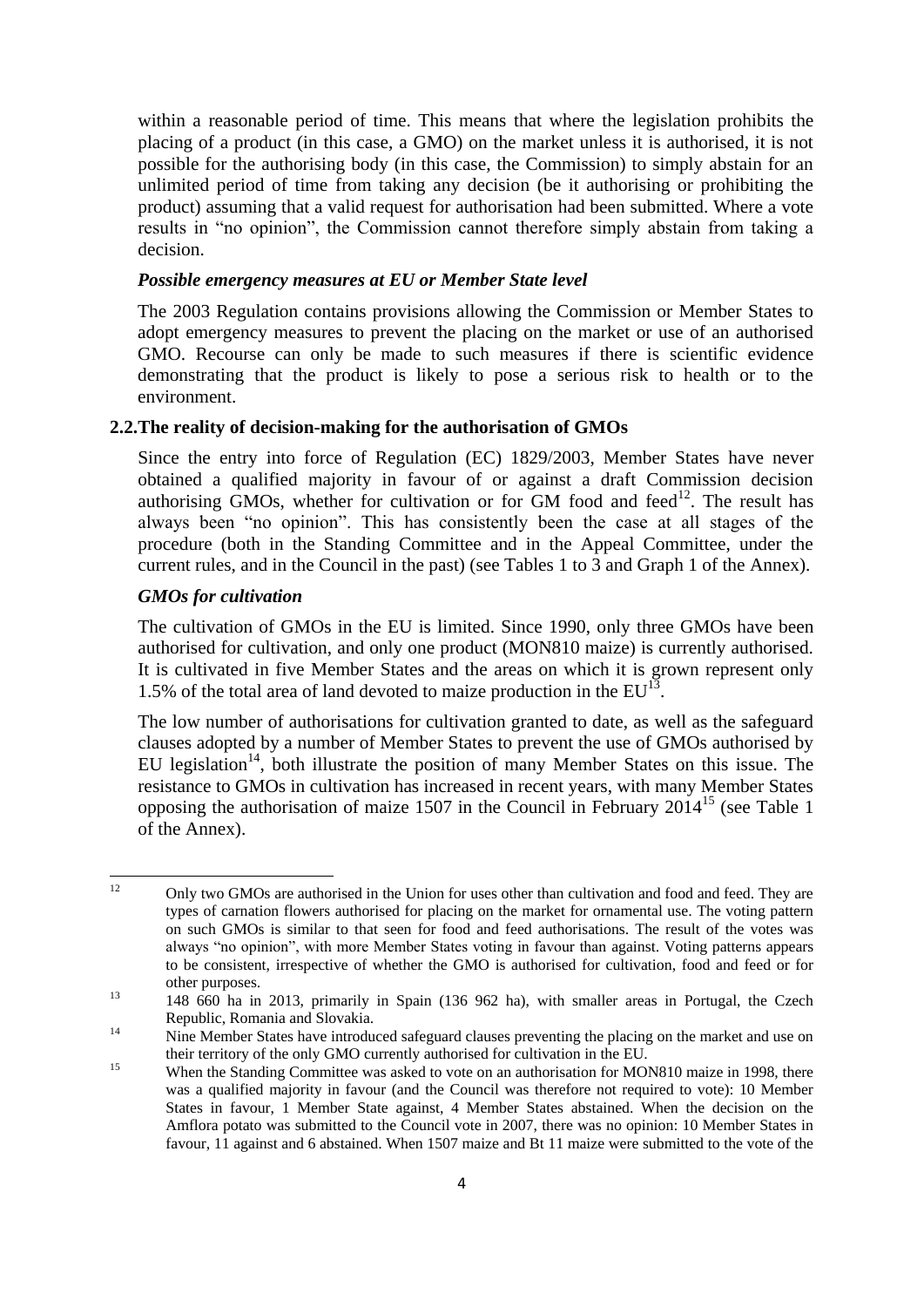# *GM food and feed*

**.** 

The number of GM food products available for purchase is small (even though the joint authorisation with feed means that a larger number are authorised). Evidence from opinion surveys confirms the general impression that EU citizens are opposed to GM  $\rm{food}^{16}$ . Many food retailers have chosen not to place GM food on shelves. This may be as a result of the labelling requirements<sup>17</sup> for GM food, and also the availability of non-GM alternatives.

Some consumers want to be sure that there are no GMOs involved at any stage of the production of the food they buy. A number of livestock producers, traders and retailers, in various Member States, have therefore tried to make their avoidance of GMOs a selling point. This has led to the use of labels such as "fed with GM-free feed"<sup>18</sup> or organic.

In contrast to the situation observed for GM food, there is a substantial market in the EU for GM feed. This is particularly true for compound feed, a mixture of feed materials for farm animals used for its high energy and high protein content. Most of the feed used in the EU is imported (over 60% of the EU's plant protein needs being met with imports in 2013 – essentially soybean and soya meal), and imports come mainly from countries where cultivation is dominated by GMOs – 90% of imports originate from countries where around 90% of the land used for soybeans is planted with GM soybean<sup>19</sup>. The main reasons for the widespread use of GM soymeal appear to be availability, price<sup>20</sup> and competitiveness $^{21}$ .

The fact that GM feed is widely used has not, however, affected voting patterns. Votes on GM food and feed continue to systematically lead to "no opinion" (see Tables 2 and 3 and Graph 1 of the Annex). While voting positions have broadly stabilised over time, there is typically more Member States supporting the draft decision than opposing to it.

Whilst Member States have been keen to introduce safeguards clauses to prevent the use of GMOs for cultivation, they have not been widely used for GM food and feed (with only one Member State currently having measures in place, relating to three products).

- <sup>16</sup> A Special Eurobarometer survey on biotechnology published, in October 2010, indicated that EU citizens do not see genetically modified food as offering benefits, consider genetically modified foods as likely to be unsafe or even harmful, and are not in favour of the development of genetically modified food.
- <sup>17</sup> According to Regulation (EC) No 1829/2003, the labelling of food products containing or consisting in GMOs as well as all food and feed derived from GMOs must indicate the presence of the genetic modification. The legislation allows food and feed not to be labelled as genetically modified if genetically modified material is present in not more than 0.9 per cent of the food and feed ingredients considered individually or of the food and feed consisting of one single ingredient, provided that this presence is adventitious or technically unavoidable.
- <sup>18</sup> In practice, the market remains small, with only a relatively limited range of such products available.
- In 2013, 43.8% of the EU feed imports originated from Brazil where 89% of soybean cultivation was GM; 22.4% originated from Argentina where 100% of soybean cultivation was GM; 15.9% originated from the United States where 93% of soybean cultivation was GM; 7.3% originated from Paraguay where 95% of soybean cultivation was GM. Source: Eurostat and International Grains Council.
- <sup>20</sup> Industry figures suggest that a price premium of around 40 EUR per tonne is paid for long term contractual agreements, raising to up to 100 EUR per tonne on the spot market for non-GM feed.
- <sup>21</sup> The purchase of compound feed represents over  $32\%$  of the value of EU livestock production.

Standing Committee in 2009, there was no opinion: 6 Member States were in favour, 12 Member States against and 7 abstained. When maize 1507 was submitted to a vote in the Council in 2014, there was no opinion: 5 Member States in favour, 19 Member States against and 4 Member States abstained (informal vote).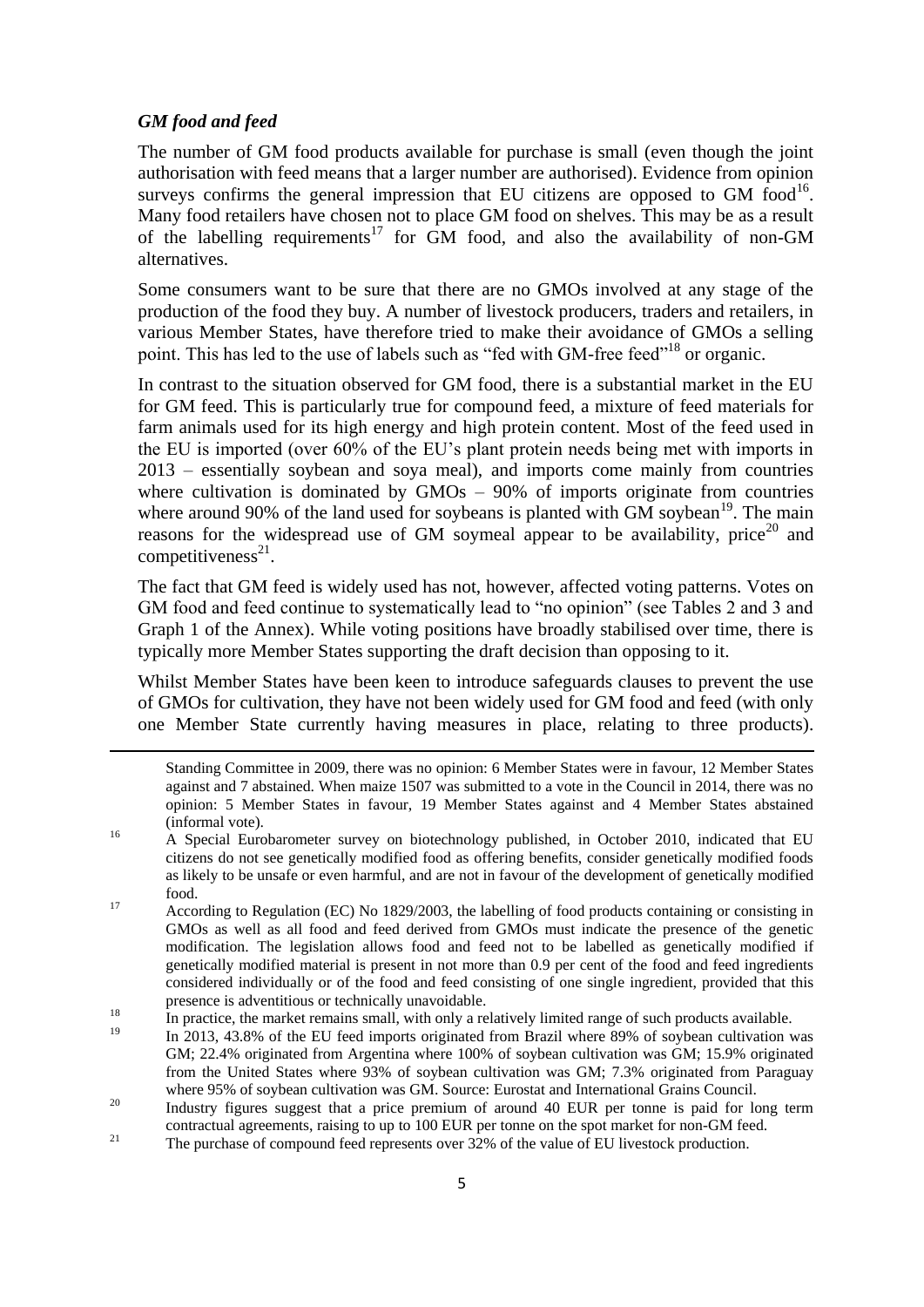Nevertheless, the number of Member States voting against the authorisation of GM food and feed shows that Member States do not feel that the process allows them to fully address their individual concerns.

### *Conclusion on the decision-making process*

It has become "the norm" for decision on GMO authorisations that the dossier is returned to the Commission for the final decision, making decisions in this area very much the exception to the usual functioning of the EU comitology procedure as a whole<sup>22</sup>. The issues raised by Member States who have opposed authorisations are most often not based on scientific considerations, but reflect national concerns which do not only relate to issues associated with the safety of GMOs for health or the environment.

Whilst the current legislation allows the Commission to take into consideration "other legitimate factors", in addition to the risk assessment carried out by EFSA, it has not been in a position to justify an EU-wide ban on products considered safe by EFSA on the grounds of these factors $^{23}$ .

This implies de facto that the Commission is systematically put in a situation where it has to take a decision on authorisations without support of Member States in relevant committees. This situation is specific to the granting of GMOs authorisations.

# **3. THE RECENT REFORM OF THE RULES FOR GMOs AUTHORISED FOR CULTIVATION**

In 2010, the Commission submitted a proposal to amend the GMO legislation to extend the grounds on which Member States could restrict or prohibit the cultivation of EU authorised GMOs on their territory ("opt-outs"). In the explanatory memorandum of the proposal, the Commission explained that "*national, regional or local levels of decisionmaking are considered to be the most appropriate frameworks to address the particularities linked to GMO cultivation"*. The proposed amendment has now been adopted into EU law as Directive (EU)  $2015/412^{24}$  ("The 2015 Directive"). It enables Member States to restrict or prohibit GMO cultivation on their territory (or part of it) provided that such measures are justified on the basis of compelling reasons other than the risk to human or animal health and the environment that is, criteria other than those assessed by EFSA in its risk assessment. This is a major development, as it allows Member States to take into account their national context, where there might be legitimate grounds for restricting or prohibiting GMO cultivation, other than those related to risks to

 $22$ In 2012, 1946 votes took place under the EU comitology procedure in Standing Committee. Of these, only 82 votes resulted in "no opinion". Nine of these procedures were referred to the Appeal Committee. (The corresponding figures for 2013 and 2014 are respectively as follows: 1959/53/28; and 1908/46/21).

<sup>&</sup>lt;sup>23</sup> The use by the Commission of the "other legitimate factors" mentioned in Regulation (EC) No 1829/2003, as grounds to refuse to grant the authorisation could only be legally defensible if justified by overriding reasons of public interest of the same nature as those mentioned in Article 36 TFEU and in the related case-law of the Court of Justice (see, for example, CJEU, 20.02.1979, Case 120/78 Rewe-Zentral (Cassis de Dijon), [1979] ECR 649) and by objectives of general interest as referred to in Article 52(1) of the Charter of Fundamental Rights and in the relevant case law of the Court of Justice (see for example CJEU, 12.07.2012, Case C-59/11, Association Kokopelli, ECLI:EU:C:2012:447).

<sup>&</sup>lt;sup>24</sup> Directive (EU) 2015/412 of the European Parliament and of the Council of 11 March 2015 amending Directive 2001/18/EC as regards the possibility for the Member States to restrict or prohibit the cultivation of genetically modified organisms (GMOs) in their territory (OJ L 68, 13.3.2015, p. 1).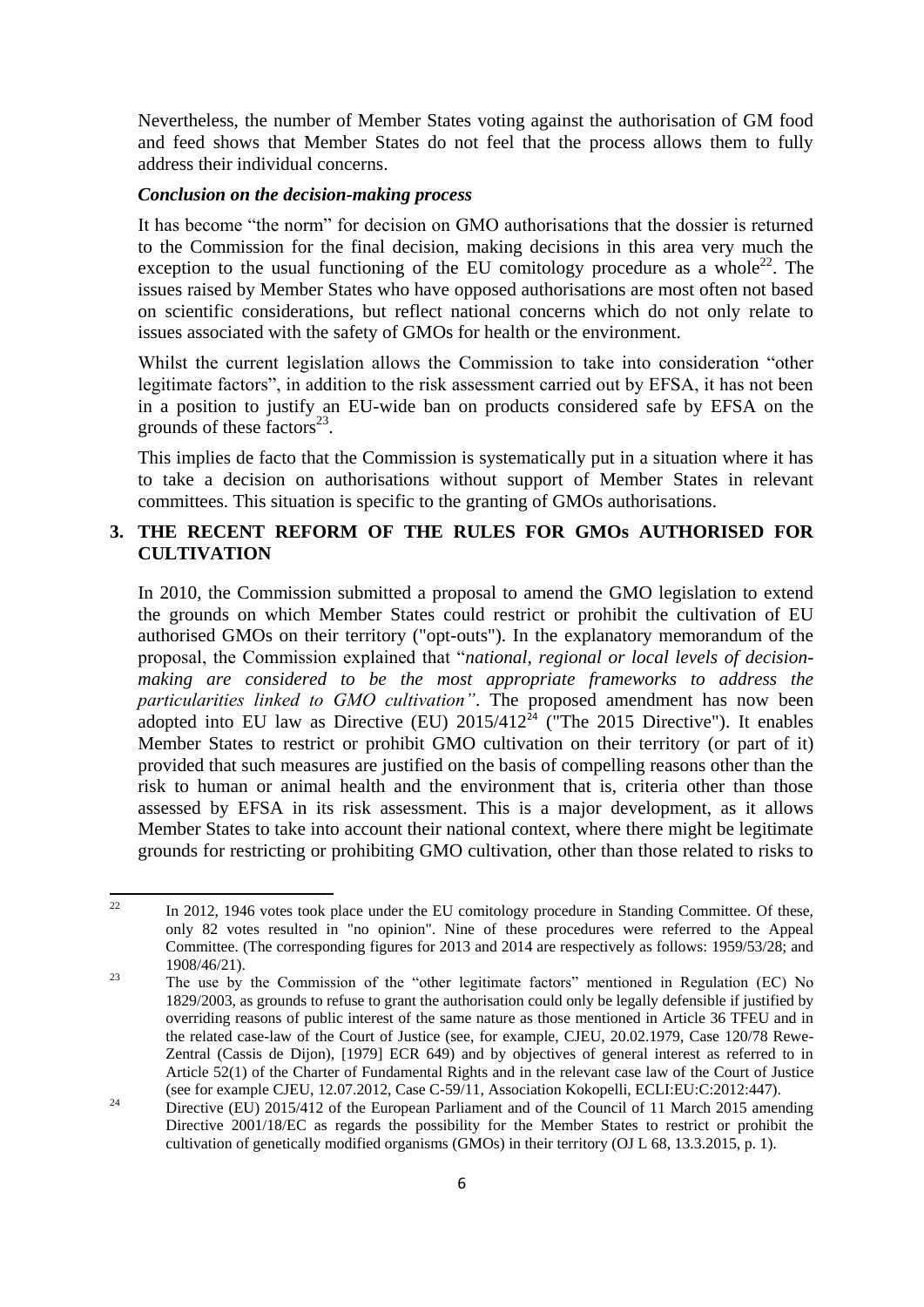health and the environment. Member States can therefore take account of considerations beyond those covered by the EU system of authorisation, which is focussed on scientific assessment and operates within the limits imposed by EU law. The provision applies to both future authorisations and to GMO that have already been authorised at EU level.

The 2015 Directive therefore gives Member States more flexibility to decide whether or not they wish to cultivate GMOs on their territory, whilst still maintaining the system of EU authorisation based on risk assessment. The Directive thus addresses one of the main concerns voiced over years in relation to the authorisation procedure, and is fully in line with the approach set out in the Political Guidelines presented by the Commission to the European Parliament.

The 2015 Directive only applies, however, to GMOs for cultivation and not to GM food and feed, which represent the majority of the authorisations granted in the EU.

# **4. THE COMMISSION PROPOSAL**

In view of the above considerations, the Commission proposes to amend the 2003 Regulation in such a way as to allow Member States to restrict or prohibit the use, on part or all of their territory, of GM food and feed authorised at EU level for compelling reasons other than the risk to human or animal health or to the environment – that is, criteria other than those assessed by EFSA in its risk assessment<sup>25</sup>.

The measures adopted by Member States must be compatible with the rules on the internal market, and in particular with Article 34 TFEU, which prohibits measures that would have an effect equivalent to a quantitative restrictions on the free movement of goods. Member States making use of this proposal will therefore need to justify the measures introduced on grounds in accordance with Article 36 TFEU and the case-law of the Court of Justice on overriding reasons of public interest<sup>26</sup>. Any Member State wishing to make use of this "opt-out" will need to provide justification for that specific case, taking into account the GMO in question, the type of measure envisaged, and the specific circumstances present at national or regional level that constitute the grounds for such an opt-out. When exercising this new competence, Member States remain fully bound by their international obligations, including WTO rules.

This proposal would mirror and complement the rights already given to Member States in respect of GMOs for cultivation by the 2015 Directive – and cover the much greater number of authorisations granted, which are those for food and feed. The EU would have a consistent set of rules for GM authorisations for cultivation and for food and feed. As in the case of the 2015 Directive, the practical effect of the proposal will depend on the extent to which Member States make use of its provisions.

The Commission believes this to be the right way of addressing the challenges in relation to the decision-making process at EU level.

In making this proposal, the Commission has taken into consideration the following key parameters:

 $25$ <sup>25</sup> Proposal for a Regulation of the European Parliament and of the Council amending Regulation (EC) No 1829/2003 as regards the possibility for the Member States to restrict or prohibit the use of genetically modified food and feed on their territory (COM 2015/177).

<sup>&</sup>lt;sup>26</sup> CJEU, 20.02.1979, Case 120/78 Rewe-Zentral (Cassis de Dijon), [1979] ECR 649.